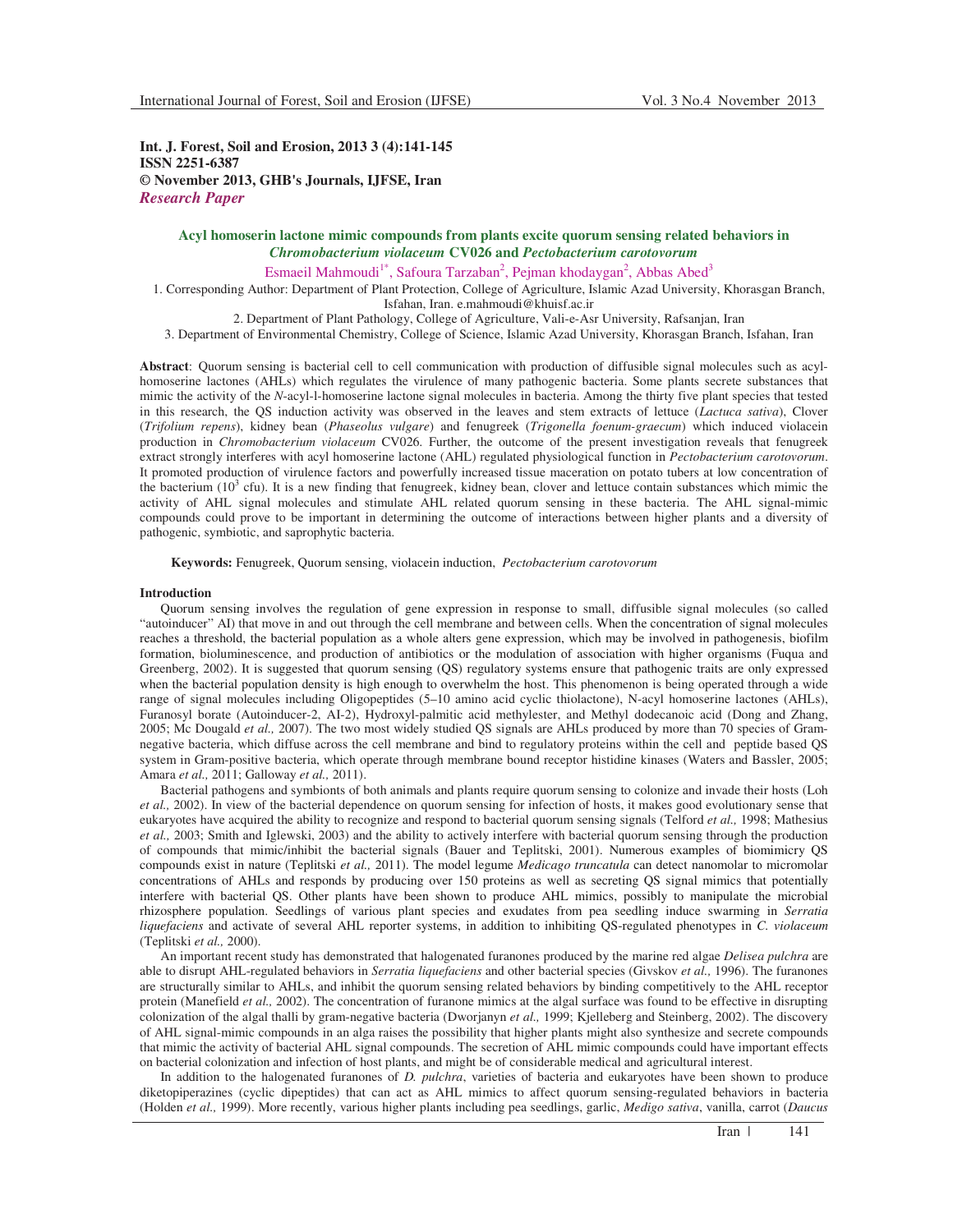*carota*), chamomile (*Matricaria* sp.), water lily (*Nymphaea* sp.), various peppers (*Capsicum* spp.), *Scorzonera sandrasica*, and *Tremella fuciformis* were also shown to secrete AHL signal mimic substances and have anti-QS activity (Teplitski *et al.,* 2000; Gao *et al.,* 2003; Persson *et al.,* 2005). Some of the AHL mimic compounds from plants stimulate quorum sensing-regulated responses in bacteria, in contrast to the halogenated furanones from *D. pulchra*, which all act to inhibit them.

*Pectobacterium carotovorum* is a plant pathogenic bacterium responsible for diseases characterized by a maceration of the tissues, such as the black leg disease of potato, or the soft rot disease of various plants, including cabbage, fritillaria, chili, celery, lettuce, carrot, melon. Production of virulence factors in *Pectobacterium* (maceration enzymes, harpin and carbapenem antibiotic) are controlled by NAHL-dependent QS system that relies upon 3-oxo hexanoyl- N-homoserine lactone (3 oxoC6-HSL) or octanoyl homoserine lactone (C8-HSL) as the main signals (Barnard and Salmond, 2007; Mahmoudi *et al.,* 2011). There is main interest in plant pathology, to find natural or synthetic compounds active in small quantities that are capable of interfering with quorum sensing in pathogenic bacteria in order to disrupt their pathogenicity/virulence factor production. Bacterial diseases are much more difficult to control than fungal diseases due to lack of effective and benign plant protecting products. Chemical molecules that target quorum sensing have been proposed as an antivirulence strategy that could be used in control of bacterial diseases. Using quorum sensing as a target for controlling and handling detrimental infections caused by human, animal, and plant pathogens is potentially an attractive strategy (Cirou *et al.,* 2009; Mahmoudi *et al.,* 2012).

This study was conducted to investigate the production of AHL mimic substances which can induce QS regulation behavior in bioreporter strain by thirty five plant species from different families and to evaluate the effect of them on virulence of *Pectobacterium carotovorum* in potato tubers.

### **Martial mad Methods**

# **Plant materials and extraction**

Leave and stem of the thirty five plants species (Table 1) were used in this research. Seeds of plants were sterilized using active sodium hypochlorite solution (5%) for 30 minutes, and washed twice with sterilized water. Plant seeds were grown in a sterilized peat substrate under greenhouse conditions (28 °C, with 50-70% humidity) with a 16:8 light–dark photoperiod. Plants were taken for extraction after 5-7 weeks (depend on growth rate of plants), the roots were cut and the aerial parts of the plants were washed several times using sterile water. Twenty-five grams of fresh plant material were then frozen with liquid nitrogen and ground using mortar. Produced fine powder was suspended in the ethyl acetate after acidifying with 0.1% glacial acetic acid and mixed for 30 minutes. The plant residues were removed using paper filter (Whatman paper) and the extracts were evaporated under vacuum evaporator at room temperature. Finally, the resultant residues were resuspended in 1ml acidified ethyl acetate and were stored at -20 °C for further analysis.

## **Violacein induction in** *Chromobacterium violaceum* **CV026 by plant extracts**

Production of quorum sensing related violacein in CV026 was assessed in two methods:

1- In disc-diffusion assay, 50 µL of C. *violaceum* CV026 was streaked on LB-Agar medium and sterilized discs (6 mm diameter) containing 20  $\mu$ L of each extract was placed on the plates. The plates were then incubated overnight at 30 $\degree$ C and QS induction was detected as purple colony of bioreporter strain grown around the discs. To ensure the sterility of the extracts and to minimize any introduction of exogenous QS induction compounds, extracts were sterilized using 0.45  $\mu$ m membrane and were tested for microbial contamination before the violacein induction assay by streaking onto Luria Bertani agar (LB) plates and incubation at 37 °C for overnight.

2- Leaves and stems of plants were surface disinfected in a 5% sodium hypochlorite solution for 10 min and thoroughly crushed in sterilized mortar. One gram of plant residues were placed on LB medium that inoculated with  $50 \mu$ L of CV026 strain. The plates were incubated at 30 °C for 48 hours. These were positively controlled by added 5 mg L<sup>-1</sup> of C6-HSL to LB medium as exogenous QS signal in bioreporter strain.

Crude extract in the ethyl acetate of quorum sensing inducing plants were separated by tin layer chromatography on  $C_{18}$ reversed phase plate (Sigma Aldrich, Inc., St. Louis, Mo., USA). 20 µL of each extract was spotted on plate and 5 µL of C6-HSL  $(5mg L<sup>-1</sup>)$  was used as positive control. The plate was developed with a solvent system of methanol-water (60:40, vol/vol). After development, the solvent was evaporated, and the dried plates were overlaid with a culture of the biosensors bacteria as described by Shaw *et al.* (1997) and McClean *et al.* (1997).

#### **Anti quorum sensing assay of plant extracts**

The disc-diffusion assay was used to detect anti-QS activity of the plant extracts by means of the double layer culture plates. 10 ml LB-Agar medium was overlaid with 10 ml semi-solid LB (0.5% agar) containing 50 µL of C. *violaceum* CV026 supplemented with C6-HSL (5 mg L<sup>-1</sup>). 20 µL of each extract was loaded onto sterile disks (6 mm diameter). Discs were air dried and were then transferred in triplicates onto *C. violaceum* CV026 inoculated Luria Bertani plates which were then incubated at 30 °C for 24 h after which results were recorded. Quorum sensing inhibition was detected as a colorless zone around the disk, where viable cells, indicative of growth but QS-inhibition, were also present. Measurements were made from the outer edge of the discs to the edge of the zones of anti-QS inhibition.

# **Soft rot induction of quorum sensing interfering plants on potato tuber**

In this assay, effects of quorum sensing inducing plants on virulence of *Pectobacterium carotovorum* at low concentrations of the bacterium were evaluated. Potato tubers cv. Agria was surface sterilized with 10% sodium hypochlorite for 2 min, rinsed with tap water and air-dried. In the middle of each tuber, one puncture wound (6 mm in diameter and 3 mm deep) were made. After wounding, potatoes were inoculated with 50  $\mu$ L of *P. carotovorum*  $(1 \times 10^6, 1 \times 10^5$  and  $1 \times 10^3$  cfu) and 50  $\mu$ L of Fenugreek extract. The control wounds were inoculated with 50  $\mu$ L of *P. carotovorum* (1×10<sup>6</sup>, 1× 10<sup>5</sup> and 1× 10<sup>3</sup> cfu) alone and 20  $\mu$ L of each extracts. Four potato tubers were used for each combination of treatments. The potato tubers were incubated at 37 °C in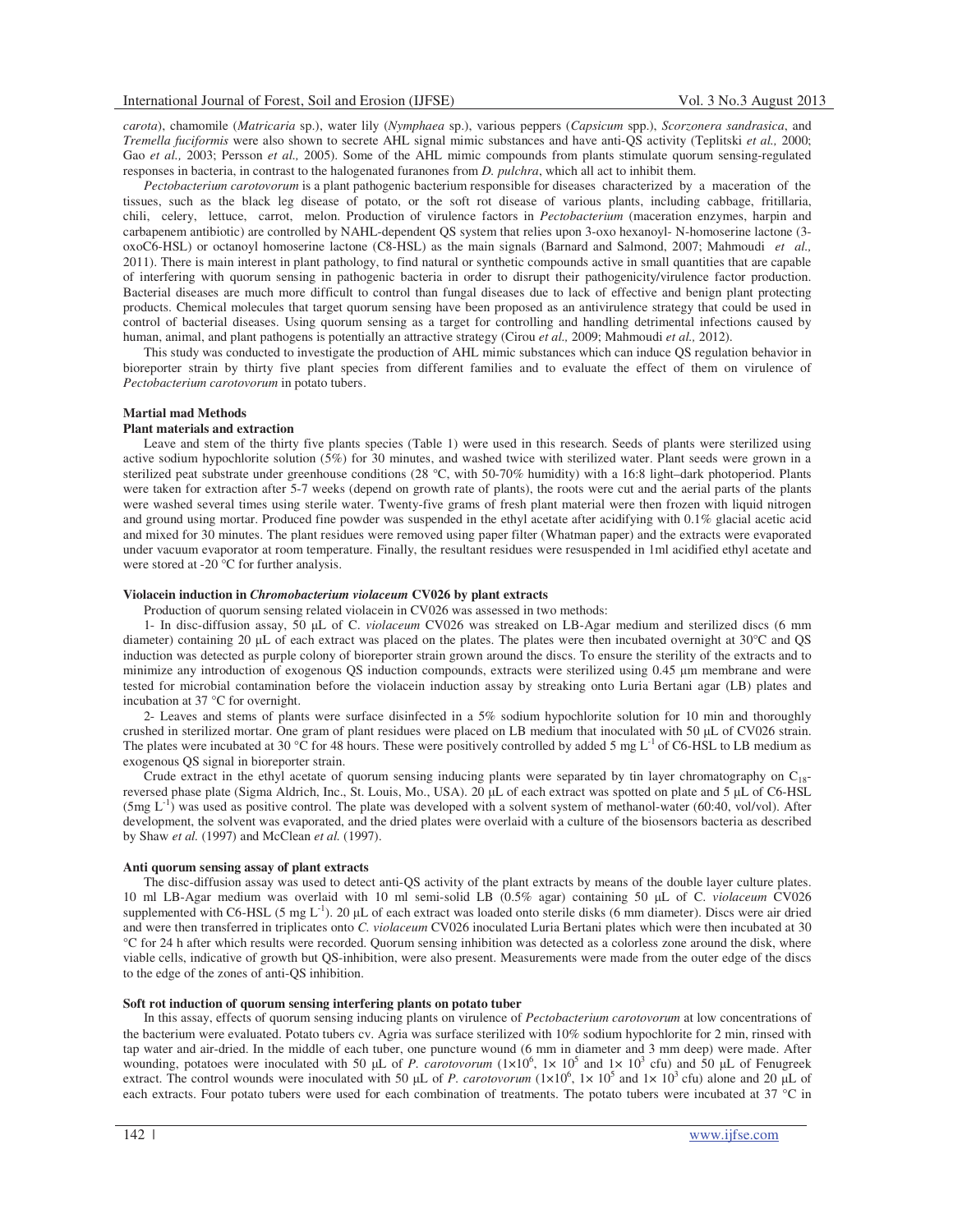moist chamber (80% humidity). Three days after incubation, the tubers were cut in the middle and the results were assessed by visual inspection and the disease severity was estimated by the progression of maceration.

# **Results and Discussions**

Plants have been interacted with bacteria for many years and can respond to their behaviors. One of the biological behaviors of bacteria is making cell to cell communication which regulates genes expression in bacteria. To this, signal molecules are being used to make relationships and targeted social behaviors in response to environmental stimulations. It has been determined that some plants produce compounds which can mimic behaviors of signal molecules of bacteria and cause incitation or suppression of QS depending behaviors (Bauer and Teplitski, 2001).



**Figure 1.** Induction of quorum sensing in *Chromobacterium violaceum* CV026 by plant materials. Crushed plant materials were placed on surface of LB medium inoculated with CV026 strain. Stimulation of QS was detected as growth purple colony of biosensor strain around plant residues. (a), Fenugreek; (b), Lettuce; (c) Kidney bean.

In order to determine plants contained AHLs and/or AHL mimics, leaves stems and roots of thirty five plant species were tested as described in above. Adding 20 µL of plant extracts to paper discs on media led to weak production of pigment in *C*. *violaceum* CV026 and only kidney bean extract could stimulate CV026 bacterium system to produce violet color. Although, the amount of pigment production was very low and only some of colonies near to discs were became purple (data not presented). The reason was very low concentration of AHL mimic molecules in extract or non appropriate solvent (ethyl acetate) for compounds of studied plants. The intensity of pigment production was higher in CV026 by kidney bean plant in crushing plant material test and putting them directly on media (Fig 1). In this method, all plant tissues and its extract were given to indicator bacterium directly and there was a high concentration of AHL similar molecules in bacterium environment which caused increase in pigment production of CV026 colonies. There are no any inhibition of bacterial growth was observed around the crushed plant. The induction of violacein synthesis in areas adjacent to the plant material was similar to that caused by the addition of C6-HSL to a lawn on CV026 medium. Addition to kidney bean, other plants like lettuce, Clover and fenugreek could also cause QS system induction for biosensor strain in crushing method (Fig 1). None of these two plants could stimulate pigment production in bacterial colonies in extracting method which can may be because of too low concentration of them in extract which to be perceived by QS system of CV026 bacterium. TLC separation of AHL similar compounds in plants extract was done too. There was only one bacterium recognizable spot on plate in extract of lettuce, clover, kidney bean, and fenugreek plants which was too small and pale. Five micro liter of  $C_6$ -HSL solution (5 mgL<sup>-1</sup>) was used as control treatment which caused a big obvious spot on TLC plate (Fig 2).



Figure 2. (a) Purification of AHL like components and detection from vegetative phase of Fenugreek, Lettuce and Bean plants (left to right) extract. 15 µL of AHL mimic molecules which were purified by organic extraction with ethyl acetate of tested plants and 5  $\mu$ L of C6-AHL (5 mgL<sup>-1</sup>) as positive control were separated on C<sub>18</sub> silica plate with a solvent system of methanol-water (60:40, vol/vol). The plate was then overlaid with AHL-biosensor Chromobacterium violaceum CV026 strain. The violet spots represent production of bioluminescence as a result of the presence of molecules that are able to induce the AHL biosensor. Lane 1, Fenugreek extract; 2, lettuce extract; 3, bean extract; 4, ethyl acetate; 5, C6-AHL. (b) Anti-quorum sensing activity of tested plant using *C. violaceum* CV026. Anti- QS assay was performed using 20 µL of ethyl acetate extract of (1) Fenugreek, (2) Lettuce, and  $(3)$  Kidney bean. Also  $20 \mu L$  of ethyl acetate  $(4)$  was used as control.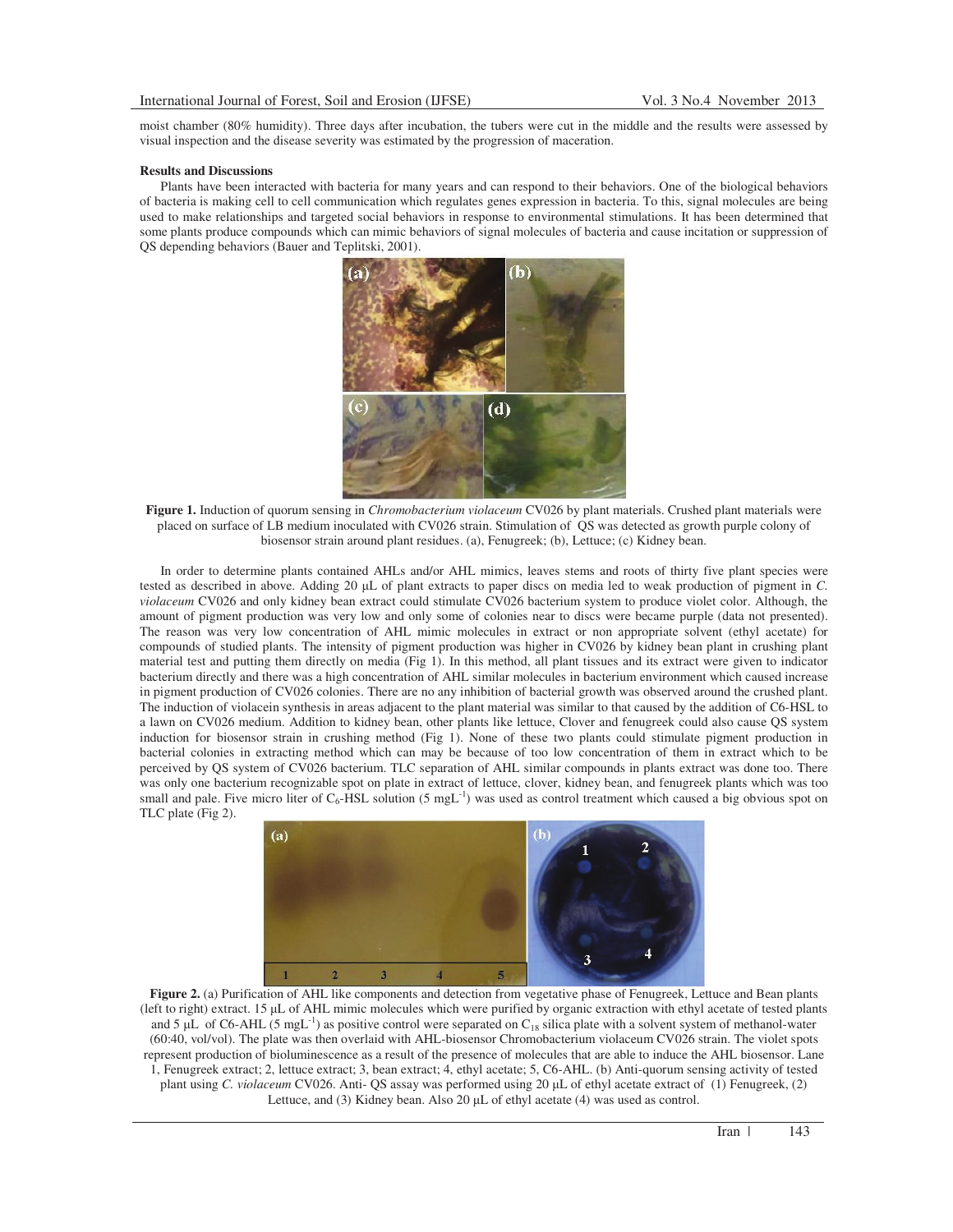Many eukaryotic organisms are able to produce and secrete compounds that mimic the quorum sensing signals of bacteria and thus affect the behavior of associated bacteria (Keshavan *et al.,* 2005). The halogenated furanones of marine alga, *Delisea pulchra*, were observed to share structural similarity with bacterial AHLs and were shown to strongly inhibit quorum-sensingregulated behaviors in a variety of bacterial species (Manefield *et al.,* 2002). Moreover, higher plants, such as pea, *M. truncatula*, soybean, and tomato, were also shown to produce substances that appear to mimic the activities of acyl homoserine lactone and have specific effects on quorum-sensing-regulated behaviors in bacteria. The chemical structure of AHL mimic compounds are not well identified to now, and most of them have QS inhibitory activity that interfered QS related behaviors in studied bacteria. However, the tested plants in this research showed QS incitation activity and stimulate violacein production in biosensore CV026. There are few reports on QS excitation activity of plants. Vegetative phase of rice (*Oryza sativa*) contains molecules which were sensitive to *aiiA* lactonase and was stimulated quorum sensing related functions in bioreporter strains (Degrassi *et al.,* 2007).



**Figure 3**. The effect of the AHL mimic compounds from Fenugreek on the virulence *Pectobacterium carotovorum* on potato tuber. Development of tissue maceration and soft rot disease on potato were increased after added the trigonella extract into bacterial suspension. (a) 50  $\mu$ L of bacterial suspension (10<sup>6</sup> cfu) alone; (b) 50  $\mu$ L of bacterial suspension (10<sup>6</sup> cfu) with 20  $\mu$ L of plant extract; (c) 50 µL of bacterial suspension ( $10^3$  cfu) with 20 µL of plant extract; d, 50 µL of distilled water as control.

The ability of QS system suppression was measured too in this study for studied plants. As it was expected and according to figure 2, none of the mentioned plants extracts could suppress QS system in presence of C<sub>6</sub>-HSL. Actually, these plants had only molecules effective in simulating and inducing quorum sensing system and have caused activity of QS dependent behaviors in indicator bacteria via AHL competition. Previous studies have shown that the extract of some plants have some compounds which connect to LuxR receptive protein in competition with AHL molecule, decompose receptive protein and finally turning off QS in target bacterium (Manefield *et al.,* 2002). However, for tested plants in this study, no any interfere of QS system was observed. *Pectobacterium carotovorum* uses QS system for producing soft rot enzymes on hosts (Mahmoudi *et al.,* 2012). At the present research, the ability of QS exciting plants in pathogenicity of *P. carotovorum* was studied at different concentrations of bacterium. Adding 20 µL of extract to bacterial suspension (with concentrations  $10^3$  and  $10^5$  cfu) caused similar severity of signs in potato tubers (Fig 3). On the other hand, injecting these concentrations with plant extract showed higher soft rot symptom in proportion to pure injection of them on tubers. As shown in figure 3, adding extract containing AHL mimic compounds to bacterium suspension caused increase in pathogenicity of *P. carotovorum*. In other words, *P. carotovorum* can also identify AHL mimic molecules of plants like indicator bacterium. Increase in concentration of bacterial AHL molecules (because of bacterial multiplication), and AHL similar molecules (because of adding plant extract) in bacteria environment caused over expression of cell wall degradation enzymes and this caused increase in soft rot symptom in potato tuber, although the population of bacteria (cell density) was  $10^1$  and  $10^3$  times less than control ( $10^6$  cfu).

# **Conclusion**

Bacteria have been always one of the important pathogens of animals and plants and bactericide poisons and antibiotics have been used highly for controlling or decreasing bacterial diseases which have been led to resistant strains production. Researchers have tried constantly to solve the problem. Quorum sensing interfere is one of the new strategy for bacterial diseases management which can affect future of dealing with bacteria, in human or plants. Plants, as host of many pathogen bacteria, saprophyte or epiphyte, have been considered continuously by plant protection researchers. Existence of imitator compounds of bacteria signal molecules either in exciting and induction form or in destruction and suppression form can be an appropriate platform for improving chemical control methods based on environment protection and using effective compounds of plants (Rasmuseen and Givskov, 2006). The chemical nature of the active AHL mimic compounds from plants and their effect on bacterial QS could be one of the intrinsic plants defense mechanism against pathogenic invades. Using AHL analogues as the antagonists to interfere with QS dependent bacteria might use as a strategy in controlling in bacterial pathogens. Although, using herbal compounds with QS system induction properties increase pathogenicity of plant pathogen bacteria (as shown in this study). However, these compounds can increase production of antibiotic or QS dependent secondary metabolites in useful bacteria and biological control agents which can use these compounds to increase antagonistic ability of them. However, these studies are in early laboratory stages now and future studies can focus on about the chemical structure, mechanisms and extant effects of plant compounds to reach these goals.

### **Acknowledgment**

We are thankful for the funds (project no. 13901125-341) provided by the Research Council of the Khorasgan (Isfahan) Branch, Islamic Azad University, IR. Also many thanks to Dr. Vittorio Venturi (International Center for Genetic Engineering and